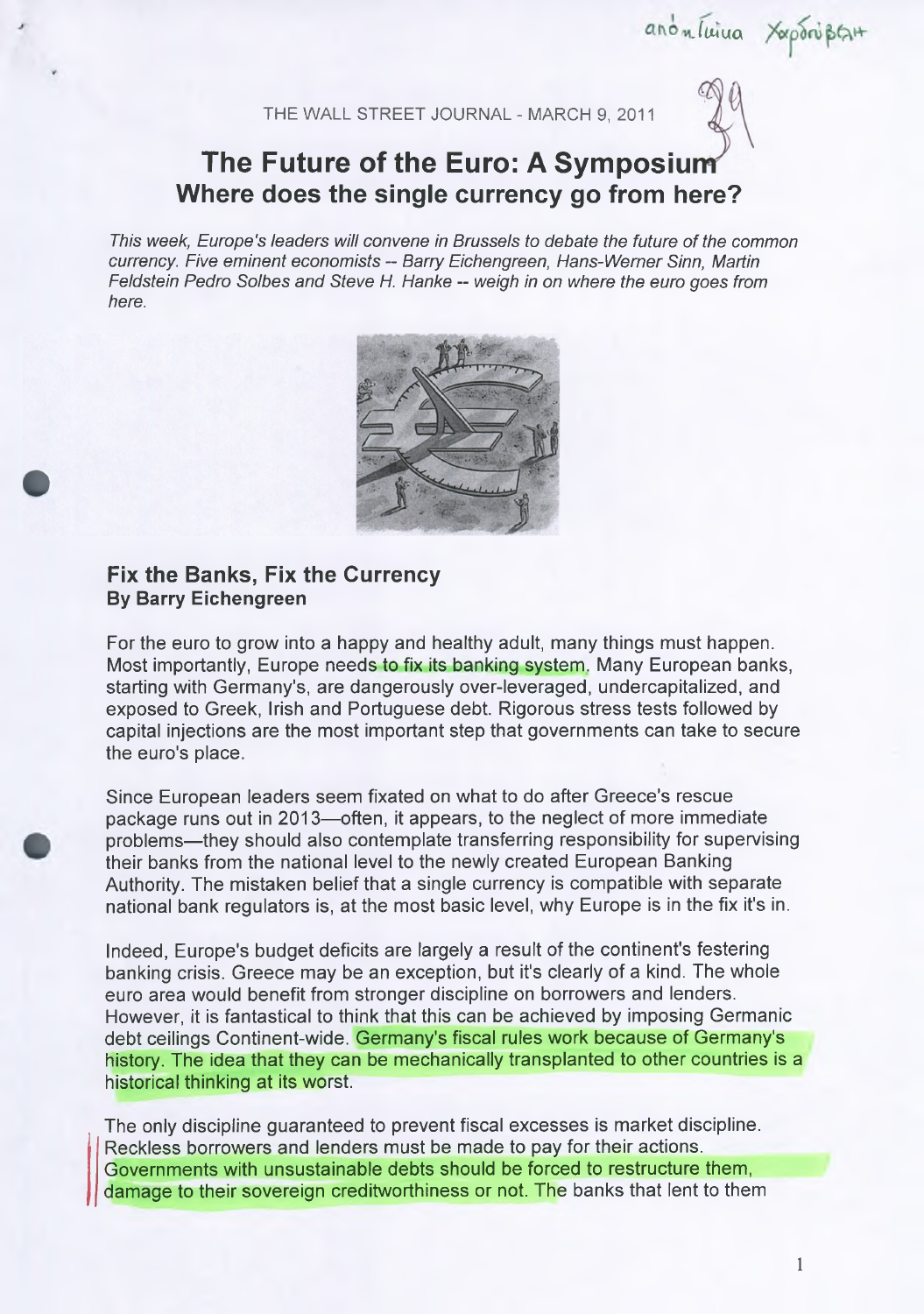should similarly suffer consequences, as should the bondholders who provided those banks with funds.

But whether Europe can afford to let market discipline work comes back to the condition of its banks. Only if banks are adequately capitalized can they take losses without collapsing the financial system. Only if they are adequately capitalized can the European Central Bank refuse to buy more Greek, Irish and Portuguese bonds, and only then will the EU be able to say "no more bailouts."

And once this experience with market discipline is burned into Europe's collective consciousness, it will be correspondingly less likely that borrowers and lenders will again succumb to similar excesses.

In other words, European governments need to "put the risk back where it belongs, namely in the hands of the bondholders." Those are not my words. They are from the mouth of Bundesbank President Axel Weber speaking in Dusseldorf on Feb. 21. But while President Weber is right about the principle, he is wrong to think this can wait until 2013.

*Mr. Eichengreen is a professor at the University of California, Berkeley. His book, "Exorbitant Privilege: The Rise and Fall of the Dollar," (Oxford University Press)* was *published in the U.K. last month.*

# **Survival Isn't Guaranteed By Hans-Werner Sinn**

In my opinion the euro should survive. Though its members are too many and too disparate, the monetary union must be maintained, largely with its current number of states, for the benefit of political stability. The euro also offers measurable economic benefits, among them substantial reductions in transaction costs and exchange risks, which are prerequisites for exploiting the benefits of free trade.

Whether the euro will survive is another matter. This very much depends on whether European countries implement political and private debt constraints that effectively limit capital flows. The trade imbalances from which the euro zone is currently suffering have resulted from excessive capital flows brought about by interest-rate convergence and the apparent elimination of investment risks after the currency conversion was announced some 15 years ago. While huge capital exports brought a slump to Germany, the countries at the euro zone's southern and western peripheries overheated, with the bust and boom resulting in currentaccount surpluses and deficits respectively.

Automatic sanctions for excessive public borrowing, and a reform of the Basel system that forces banks to hold equity capital if they invest in government bonds, are among the political constraints necessary for the euro to survive. But much more important are private constraints.

After years of negligence, private markets have recently started to impose more rigid debt constraints on overheated euro economies. So the brakes kicked in eventually, but much too abruptly, triggering Europe's sovereign debt crisis. What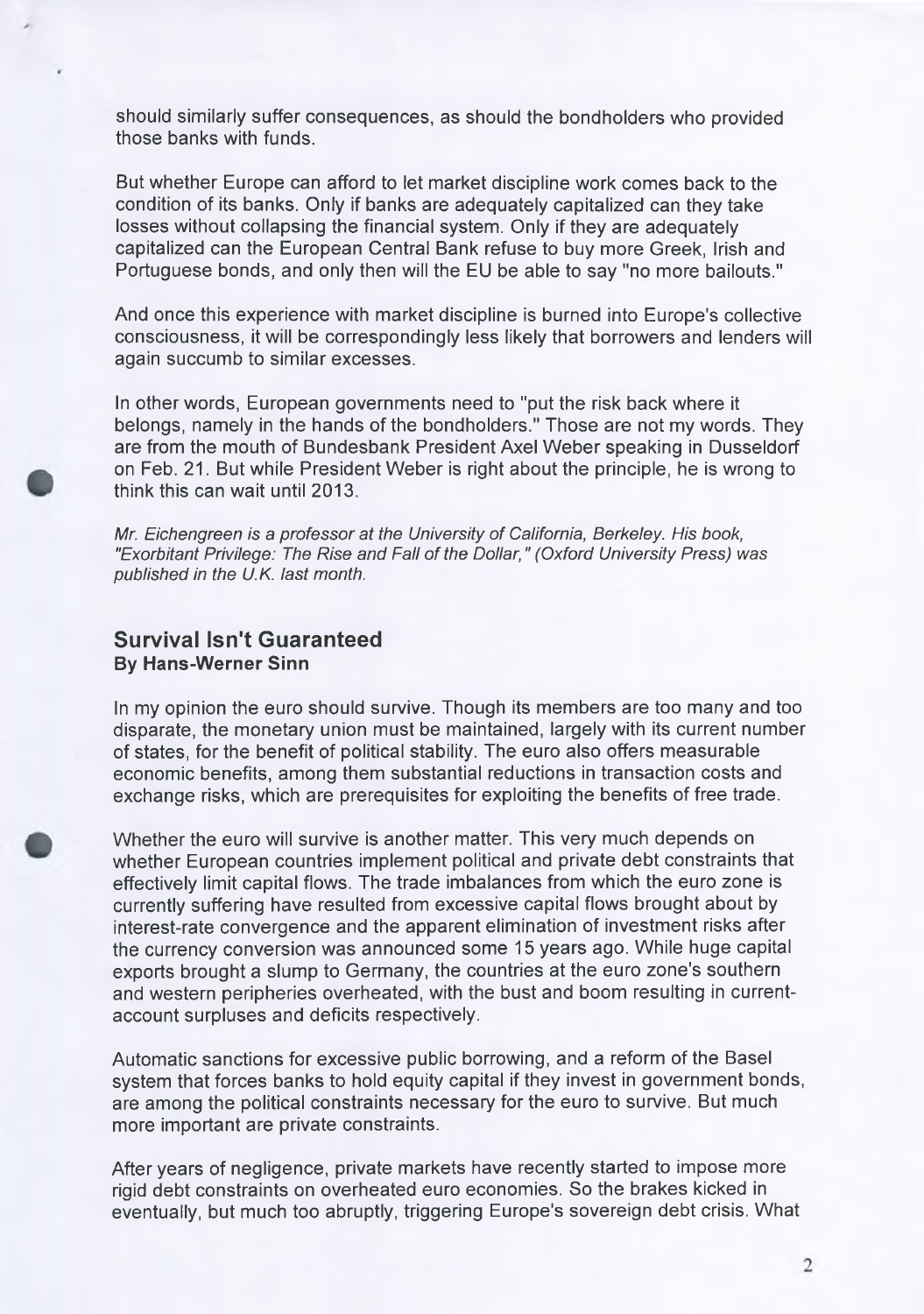Europe needs is a crisis mechanism that is able to activate markets earlier and allow for a fine-tuning of the brakes they impose on capital flows; in sum, a crisis mechanism that helps to prevent a crisis in the first place and mitigates it when it occurs.

Such a system has recently been proposed by the European Economic Advisory Group at the Center for Economic Studies and the Ifo Institute for Economic Research (CESifo). The plan's essential feature is a three-stage rescue mechanism that distinguishes between a liquidity crisis, impending insolvency, and full insolvency, and offers specific measures in each of these stages. The system places the most emphasis on a piecemeal debt-conversion procedure that contemplates haircuts in the second of these stages, which could help to avoid full insolvency by acting as an early warning signal for investors and debtors alike.

The system would allow Germany to gradually appreciate in real terms by living through a boom that generates higher wages and prices and thus reduces the country's competitiveness, while cooling down the overheated economies of the south such that the resulting wage and price moderation would improve their competitiveness. European trade imbalances would gradually reduce.

If Europe, on the other hand, moves to a system of community bonds, where national debts are jointly guaranteed by all countries, then excessive capital flows would persist, and so would trade imbalances. The countries at Europe's southern and western peripheries would abstain from necessary real depreciation, and Germany would not appreciate, with the result that trade imbalances would continue with ever-increasing foreign debt and asset positions respectively. In the end, Germans would own half of Europe. I do not dare to imagine the political tensions that would bring about. The death of the euro would be the least of our worries.

*Mr. Sinn is president of Germany's Ifo Institute for Economic Research and the CESifo Group.*

### **Still an Economic Mistake By Martin Feldstein**

I continue to believe that the creation of the euro was an economic mistake. It was clear from the start that imposing a single monetary policy and a fixed exchange rate on a heterogeneous group of countries would cause higher unemployment and persistent trade imbalances. In addition, the combination of a single currency and independent national budgets inevitably produced the massive fiscal deficits that occurred in Greece and other countries. And the sharp drop in interest rates in several countries when the euro was launched caused the excessive private and public borrowing that eventually created the current banking and sovereign-debt crises in Spain, Ireland and elsewhere.

But history cannot be reversed. Despite these problems, the euro will continue to exist for the foreseeable future. It will continue even though that will require large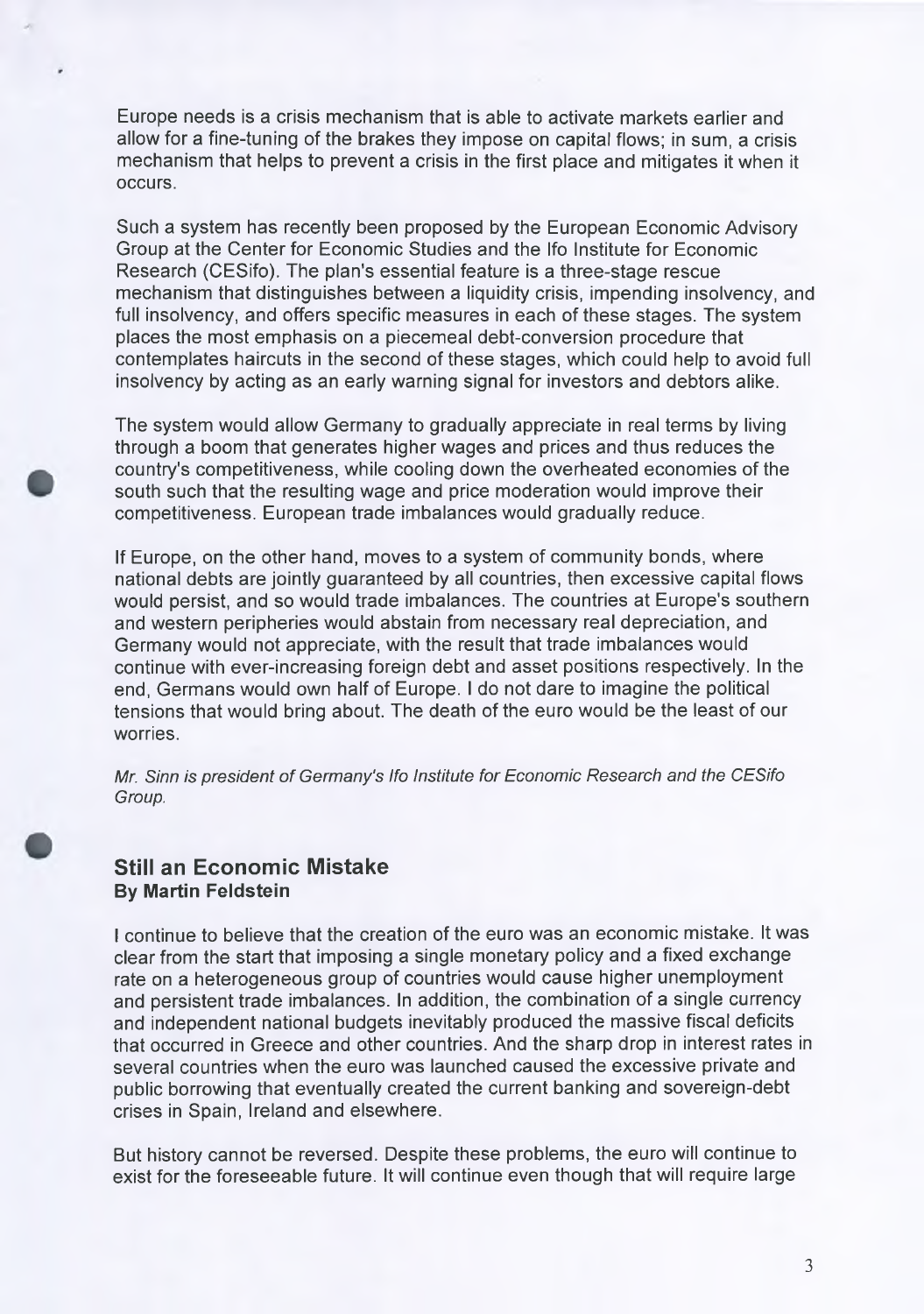fiscal transfers from Germany and other core nations to those euro-zone countries with large debts and chronic trade deficits.

One reason for the euro's likely survival is purely political. The political elites who support the euro believe it gives the euro zone a prominent role in international affairs that the individual member countries would otherwise not have. Many of those supporters also hope that the euro zone will evolve into a federal state with greater political power.

There is also an economic reason that the euro will survive. While hard-working German voters may resent the transfer of their tax money to other countries that enjoy earlier retirement and shorter workweeks, the German business community supports paying taxes to preserve the euro because it recognizes that German businesses benefit from the fixed exchange rate that prevents other euro-zone countries from competing with Germany by devaluing their currencies.

The euro will not only survive but will likely continue to increase in value relative to the dollar as sovereign-wealth funds and other major investors shift an increasing share of their portfolios to euros from dollars.

Those investors had been quietly diversifying their investment funds to euros before the crisis began in Greece. They stopped temporarily because of uncertainty about the future of the currency. But they eventually came to recognize that the problems of the peripheral countries were not a problem for the euro and should be reflected in country-specific interest rates rather than in the euro's value. The result was a rising euro and a renewed shift of portfolio balances to euros from dollars. As that process continues, the relative value of the euro will continue to rise.

*Mr. Feldstein, chairman of the U. S. Council of Economic Advisers under President Reagan, is a professor of economics at Harvard University.*

#### **A Decade of Success By Pedro Solbes**

After 10 years with the euro, the economic crisis and its consequences in some countries of the euro zone have reopened the debate about the suitability of a single currency in the absence of a high level of political integration.

But the euro has been a great joint success, which has allowed for a long period of growth and price stability in Europe. It has had a different impact in each country, but its benefits have been seen across the board. The euro has permitted more coordinated action in Europe and has prevented competitive devaluations. This has been key not only for the euro zone, but also for the rest of Europe and even for the global economy. Without the euro, we would have witnessed an increase in protectionism, which would in turn have aggravated the impact of the crisis in Europe and elsewhere.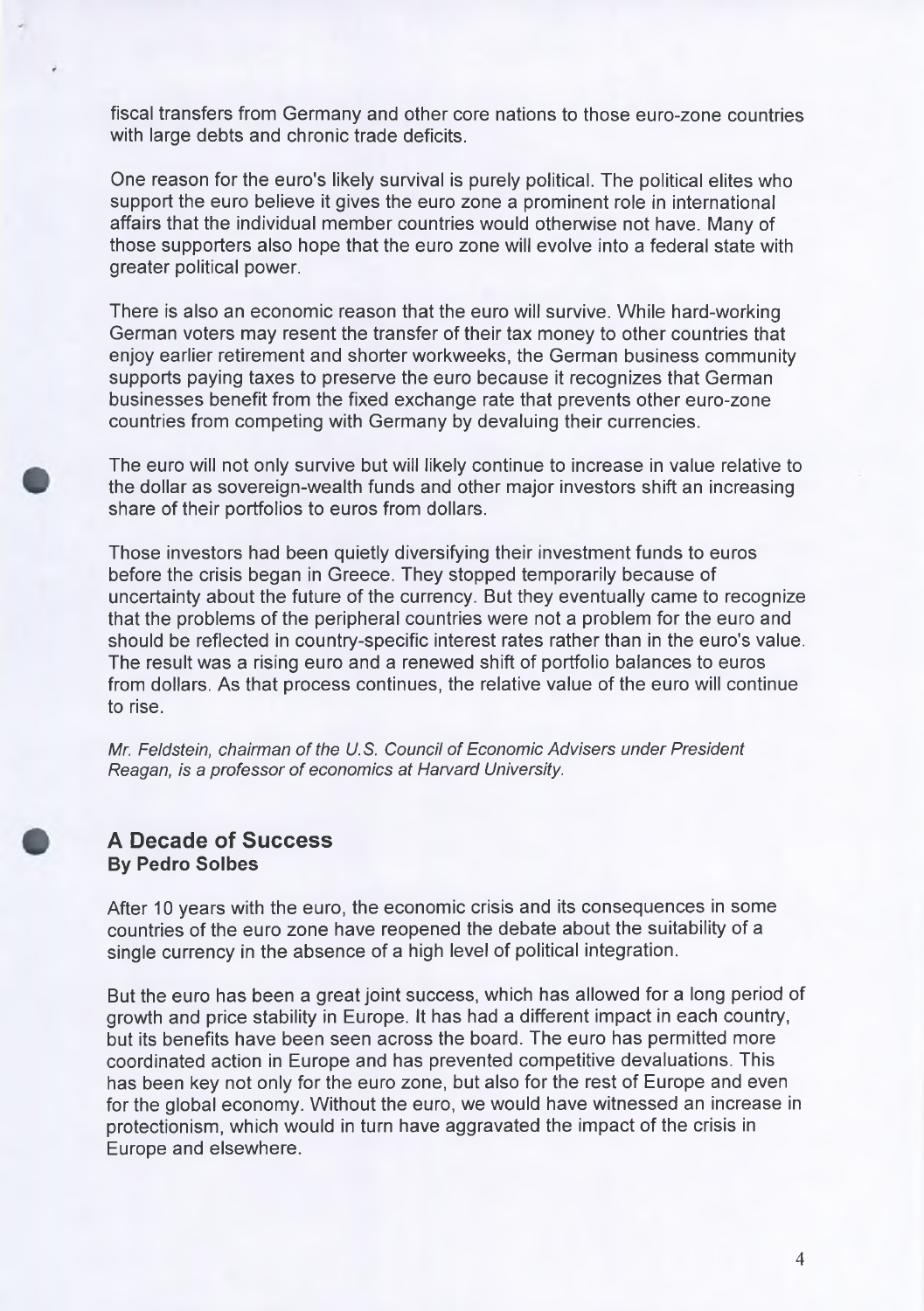Would it have been easier to reach consensus in the G-20 without the euro zone? Would it have been easier to respond to the challenges and difficulties faced by the international financial system? Would there have been greater cash-flow access? The answer to all these questions is no. It could be argued that a fluctuating exchange rate could have limited the impact of the crisis in some countries. However, would the crisis have been avoided without correcting the fundamental problems in each country and subsequent generalized competitive devaluations? The absence of an exchange rate may have aggravated the problems that existed before the crisis. But have these been better tackled outside the euro? Some observers have affirmed that behavior outside the euro zone has not been any better.

Quite a few countries of the euro zone already faced significant risks before the crisis, both real (real-estate bubble, public and/or private debt) and financial (inadequate risk management or excessive dependence on external funding). In addition, in some cases, uncoordinated fiscal and monetary policies in the euro zone could have helped generate the problem. Experience shows that the Maastricht architecture designed to manage the euro zone has been lacking. Focusing economic-policy coordination in the fiscal arena, coupled with a somewhat lax implementation of norms, has not been enough. Leaving the task of correcting imbalances in the hands of euro member states has not worked. The crisis has brought to the fore the lack of a mechanism to help troubled countries before their problems end up affecting the entire euro zone.

As is often the case with the European construction process, the problem resides not only in diagnosing the problem. There is an urgent need for clear and quick solutions, backed by the political will to comply with what has been agreed, something not always easy to achieve when dealing with 27 different countries.

Even though it has not been adopted by all EU member states, the euro is today, as German chancellor Angela Merkel has recently expressed, an inherent element of the European integration process. The euro is here to stay and the real challenge is how to make it more efficient.

*Mr. Solbes is chairman of the Executive Committee of FRIDE and former Spanish minister of economy.*

## **A Political Currency By Steve H. Hanke**

A grand European project has percolated since Napoleon. After World War I, the project took on some ideological color. In the name of Continental peace, the containment of Germany via a "union" was deemed to be desirable, particularly by French governments. The staging of the euro during the last decade-and-a-half and the playbills presenting the dramatis personae—such as former French President François Mitterrand—signal that the agenda is as robust as ever. The modalities are familiar: the French will provide the direction and the Germans will foot the bill.